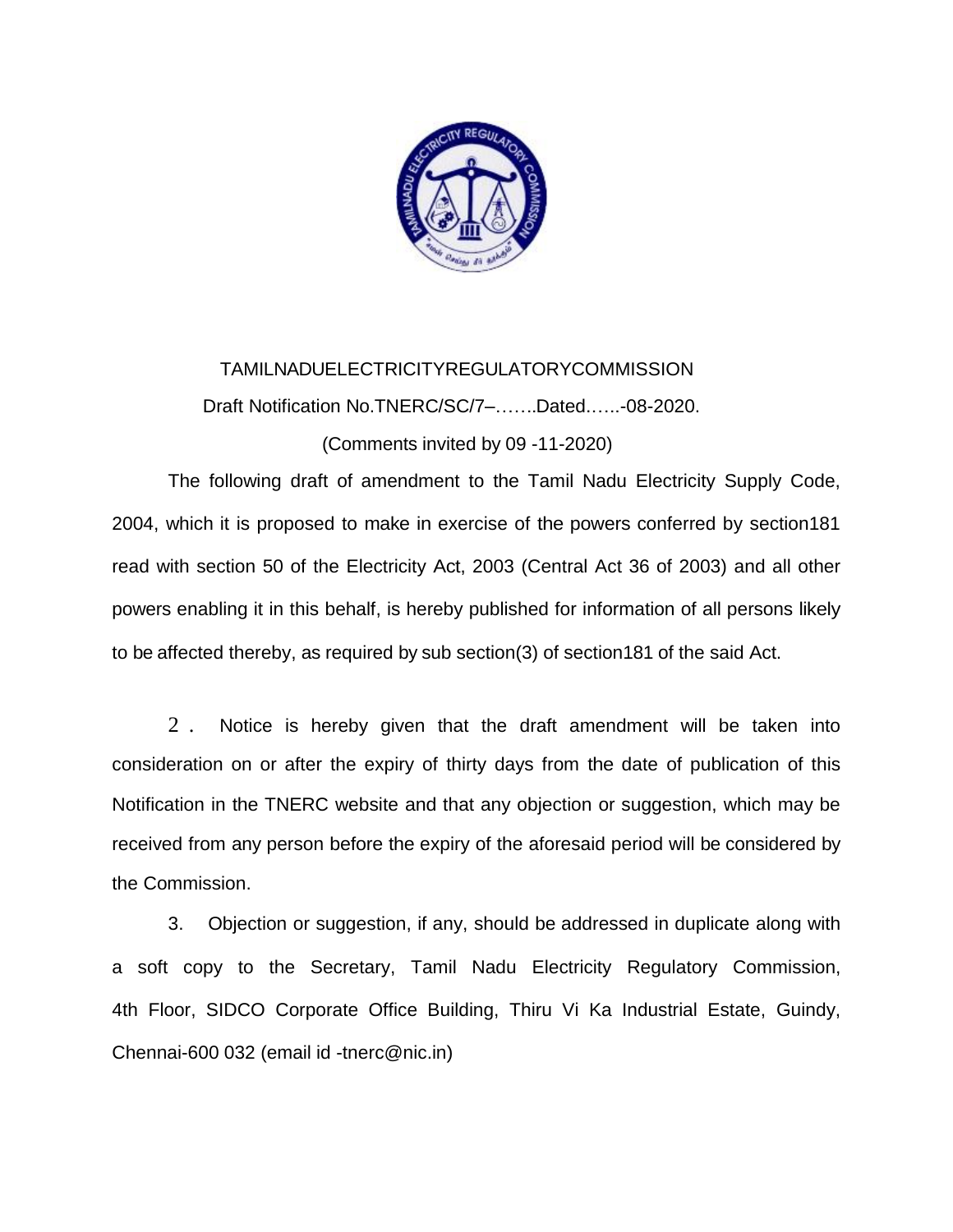#### **DRAFT AMENDMENT**

**1. In the said Tamil Nadu Electricity Supply Code, in regulation 4, in sub-regulation (1), for clause (iii) and entries relating thereto, the following clause and entries relating thereto shall be substituted, namely:-**

#### *"(iii) Disincentive for power factor*

*Every consumer shall maintain a power factor -*

- *(a) in case of LT supply, not below 0.85 ;*
- *(b) in case HT supply of 11KV and 22KV HT supply, not below 0.90; and*

 *(c) in case HT supply of 33KV and above , not below 0.95* failing which he shall be liable to pay compensation by way of disincentive at *such rates as the Commission may declare from time to time".*

## **2. for regulation 6, and entries relating thereto, the following regulation and entries relating thereto shall be substituted, namely:-**

**"6. Minimum charges -** *The consumer shall pay to the Licensee minimum charges / fixed charges in respect of every connection as detailed below :*

*The monthly minimum charges / fixed charges are payable even when no electricity was consumed or in the event of disconnection of services for any reasons including the reasons by orders of Court or when the price of electricity supplied is less than the minimum charges.*

*Explanation: The term 'monthly minimum charges / minimum charges' wherever it occurs in the Tamil Nadu Electricity Supply code/Distribution code refer to the minimum charges / fixed charges as prescribed in the Commission's Tariff orders from time to time. For services of sanctioned demand above*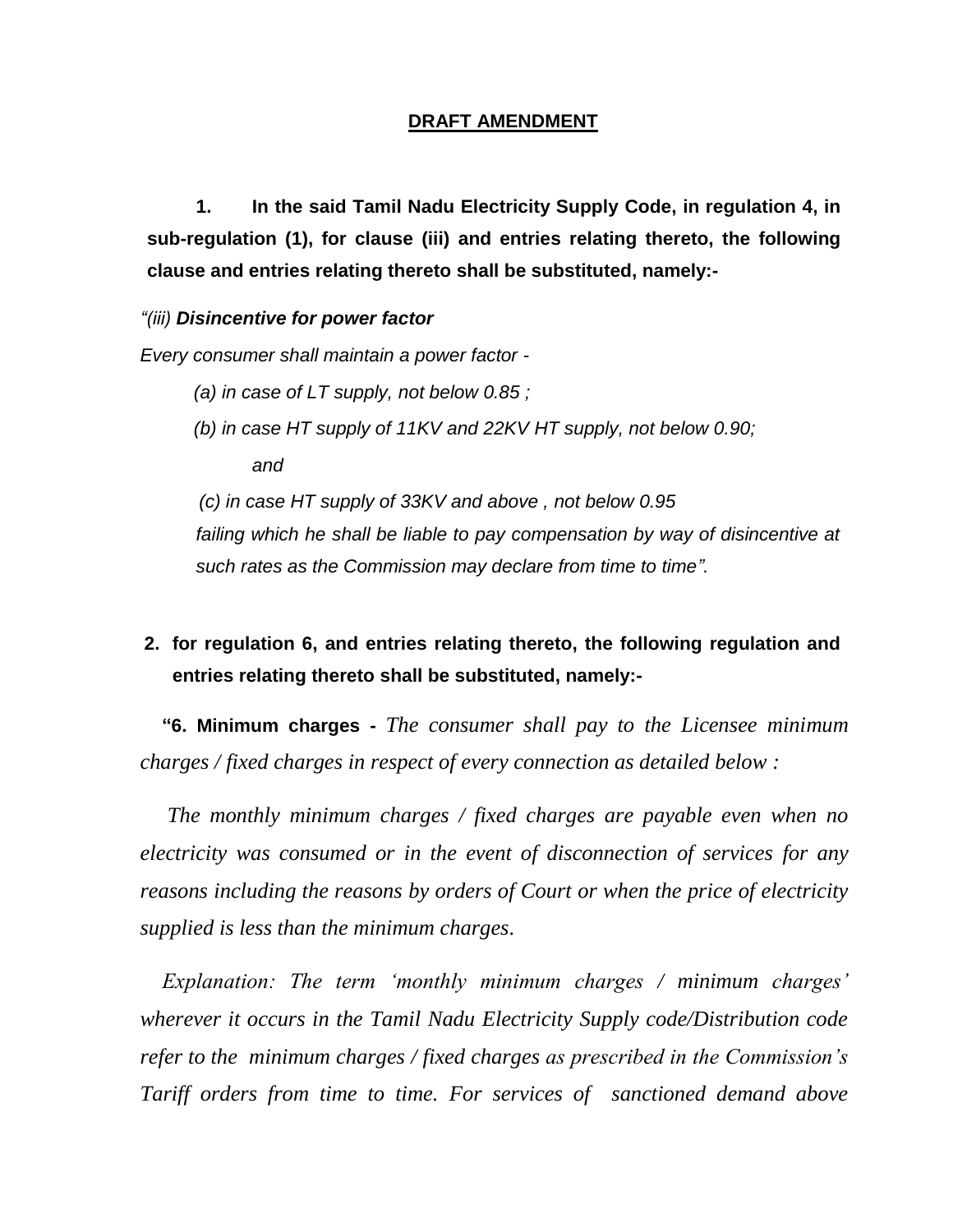*112KW, the monthly minimum charges / fixed charges shall be as applicable to HT services but for full sanctioned load".* 

### **(By Order of theTamil Nadu Electricity Regulatory Commission)**

**(S.Chinnarajalu) Secretary**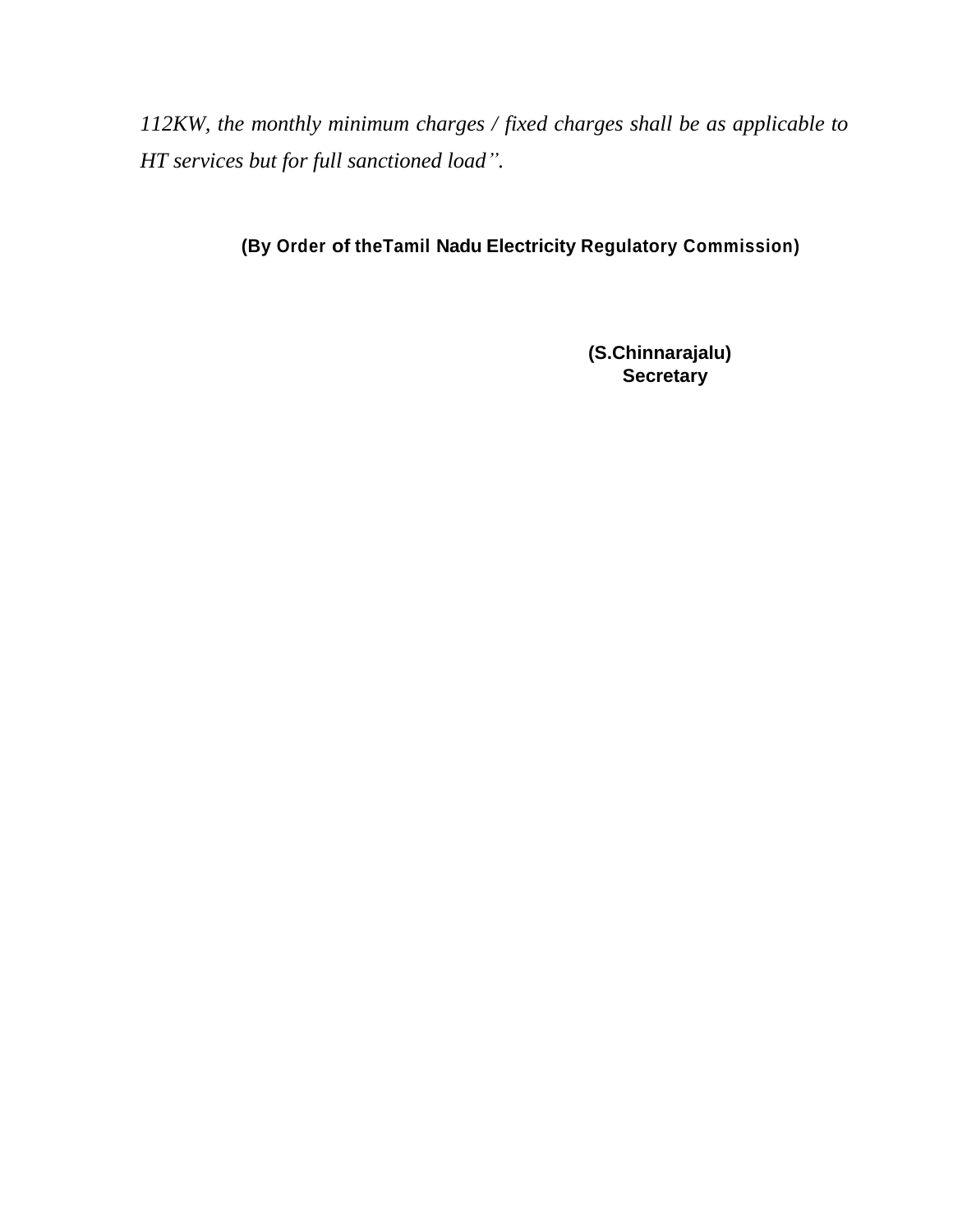### **EXPLANATORY STATEMENT**

As per the amendment issued by the Central Electricity Authority (Technical Standards for Connectivity to the Grid) (Amendment) Regulations, 2019, consumers of 33KV and above have to maintain a power factor not below 0.95, for better voltage regulation and grid stability and hence, it is found expedient and necessary to amend clause (iii) of subregulation (1) of Regulation 4 of Supply code suitably.

2. The minimum charges applicable to LT consumers are in effect the fixed charges specified in the Tariff Order by the Commission from time to time and hence for the purpose of clarity, it is necessary to amend the Regulation 6 of Supply code.

3. The proposed amendments seek to give effect to the said proposals.

### **(By order of theTamil Nadu Electricity Regulatory Commission)**

**(S.Chinnarajalu) Secretary**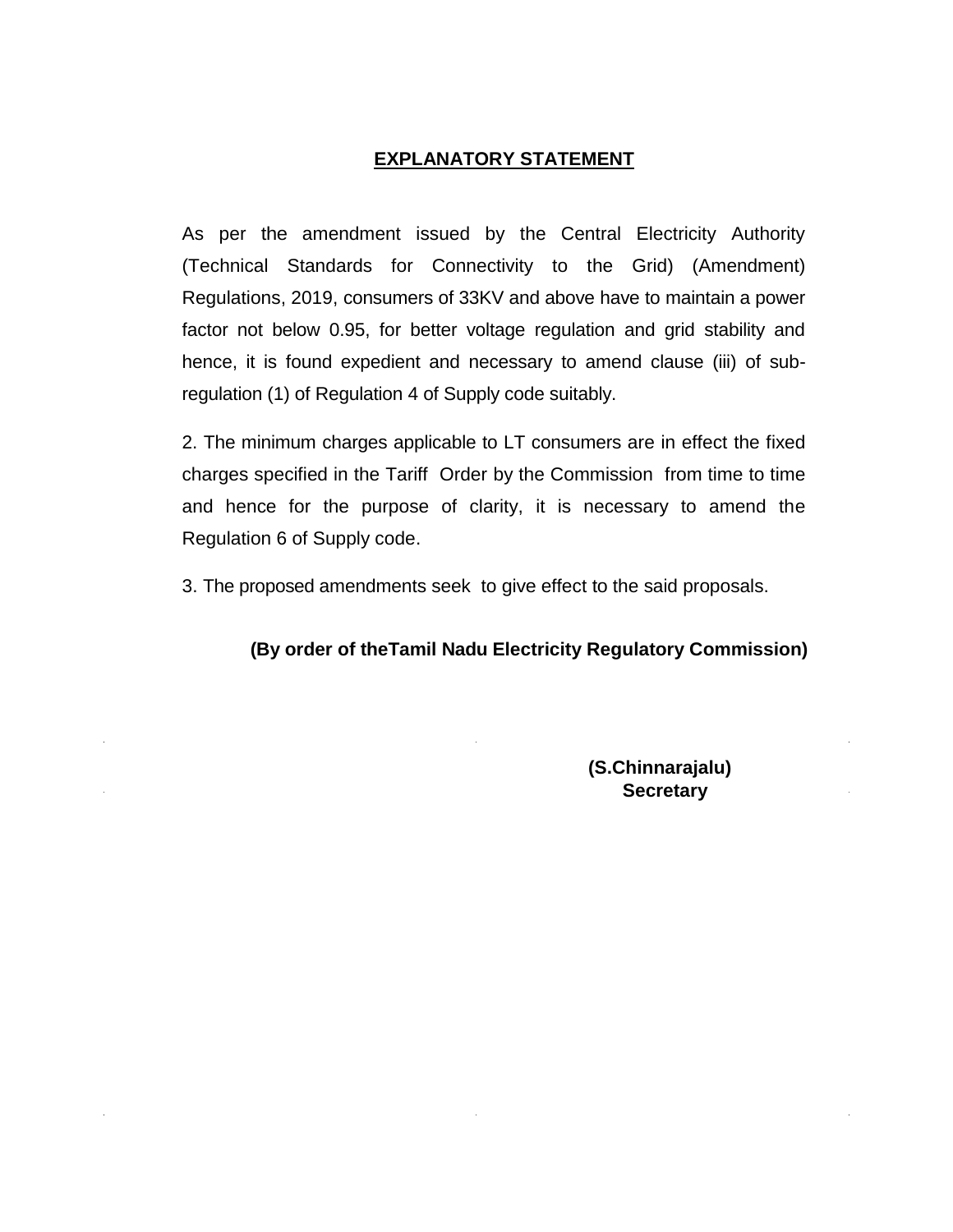| <b>Existing provision</b>                                                                                                                                                                                                                                                  | <b>Proposed amendment</b>                                                                                                                                                                                                                                                                                                                                                                                  |
|----------------------------------------------------------------------------------------------------------------------------------------------------------------------------------------------------------------------------------------------------------------------------|------------------------------------------------------------------------------------------------------------------------------------------------------------------------------------------------------------------------------------------------------------------------------------------------------------------------------------------------------------------------------------------------------------|
| 4. Charges recoverable by the<br><b>Licensee</b>                                                                                                                                                                                                                           | 4. Charges recoverable by the<br><b>Licensee</b>                                                                                                                                                                                                                                                                                                                                                           |
| (iii) Disincentive for power factor                                                                                                                                                                                                                                        | (iii) Disincentive for power factor                                                                                                                                                                                                                                                                                                                                                                        |
| Every consumer shall maintain a power<br>factor -<br>In case of LT supply, of 0.85; and<br>In case HT supply of 0.90<br>failing which he shall be liable to pay<br>compensation by way of disincentive at<br>such rates as the Commission may<br>declare from time to time | Every consumer shall maintain a power<br>factor -<br>(a) in case of $LT$ supply, not below<br>0.85:<br>(b) in case HT supply of 11KV and<br>22KV HT supply, not below 0.90;<br>and<br>(c) in case HT supply of 33KV and<br>above, not below 0.95<br>failing which he shall be liable to pay<br>compensation by way of disincentive at<br>such rates as the Commission<br>may<br>declare from time to time. |
| 6. Minimum Charges<br>The consumer shall pay to the Licensee<br>minimum charges in respect of every<br>connection as detailed<br>below.<br>The<br>minimum monthly charges are payable<br>even when no electricity was consumed<br>or supply disconnected by orders of      | <b>6. Minimum Charges</b><br>The consumer shall pay to the<br>Licensee minimum charges / fixed<br>charges in respect of every connection<br>as detailed below:                                                                                                                                                                                                                                             |

### STATEMENT SHOWING EXISTING PROVISION AND PROVISION AS AMENDED